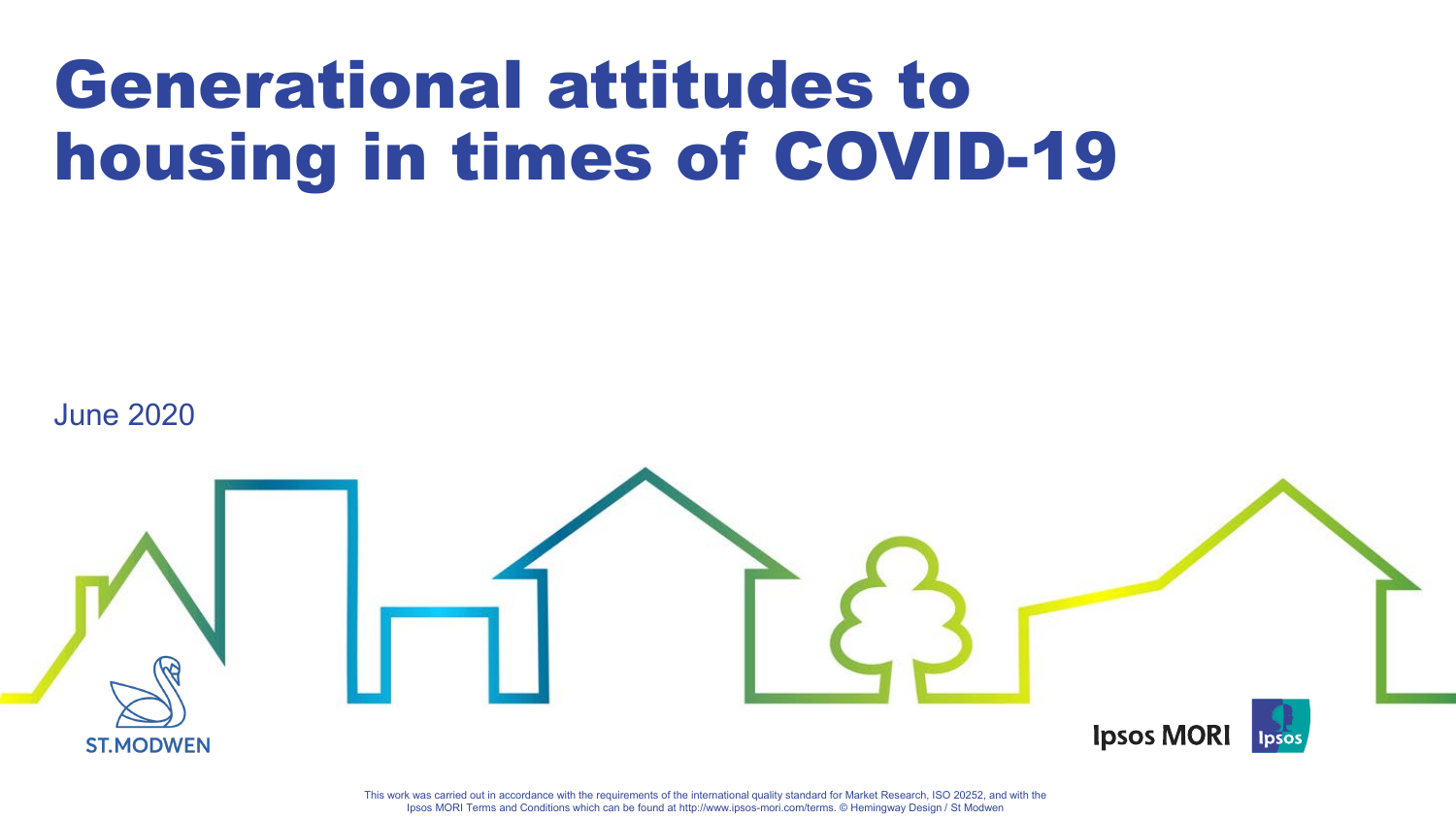### **Satisfaction with current home by generation: Baby Boomers most happy, Gen Y least so**

**Q. How satisfied or dissatisfied are you with your current home?**



*Source: Ipsos MORI. Base: 2,482 adults aged 16-75 in the UK; 668 Baby boomers (ages 55-75), 652 Gen X (ages 40-54), 576 Gen Y/Millennials (ages 25-39) and 586 Gen Z (ages 16-24). Fieldwork dates: 19-23 June 2020*



= significantly lower than the total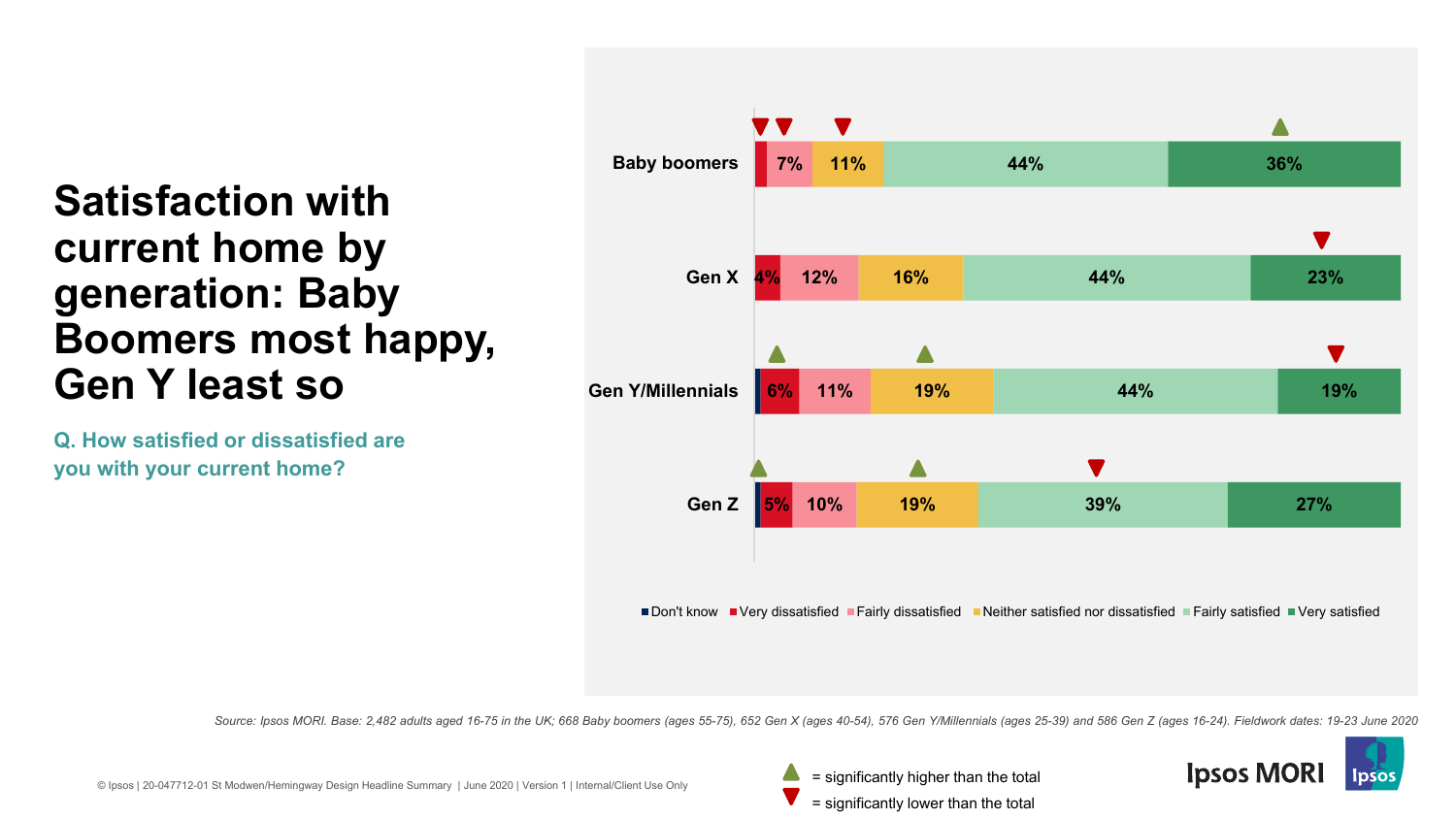### **Variation in satisfaction with current home between key groups**

#### **Q. How satisfied or dissatisfied are you with your current home? % FAIRLY/ VERY SATISFIED**



*Source: Ipsos MORI. Base: 2,482 adults aged 16-75 in the UK. Fieldwork dates: 19-23 June 2020*

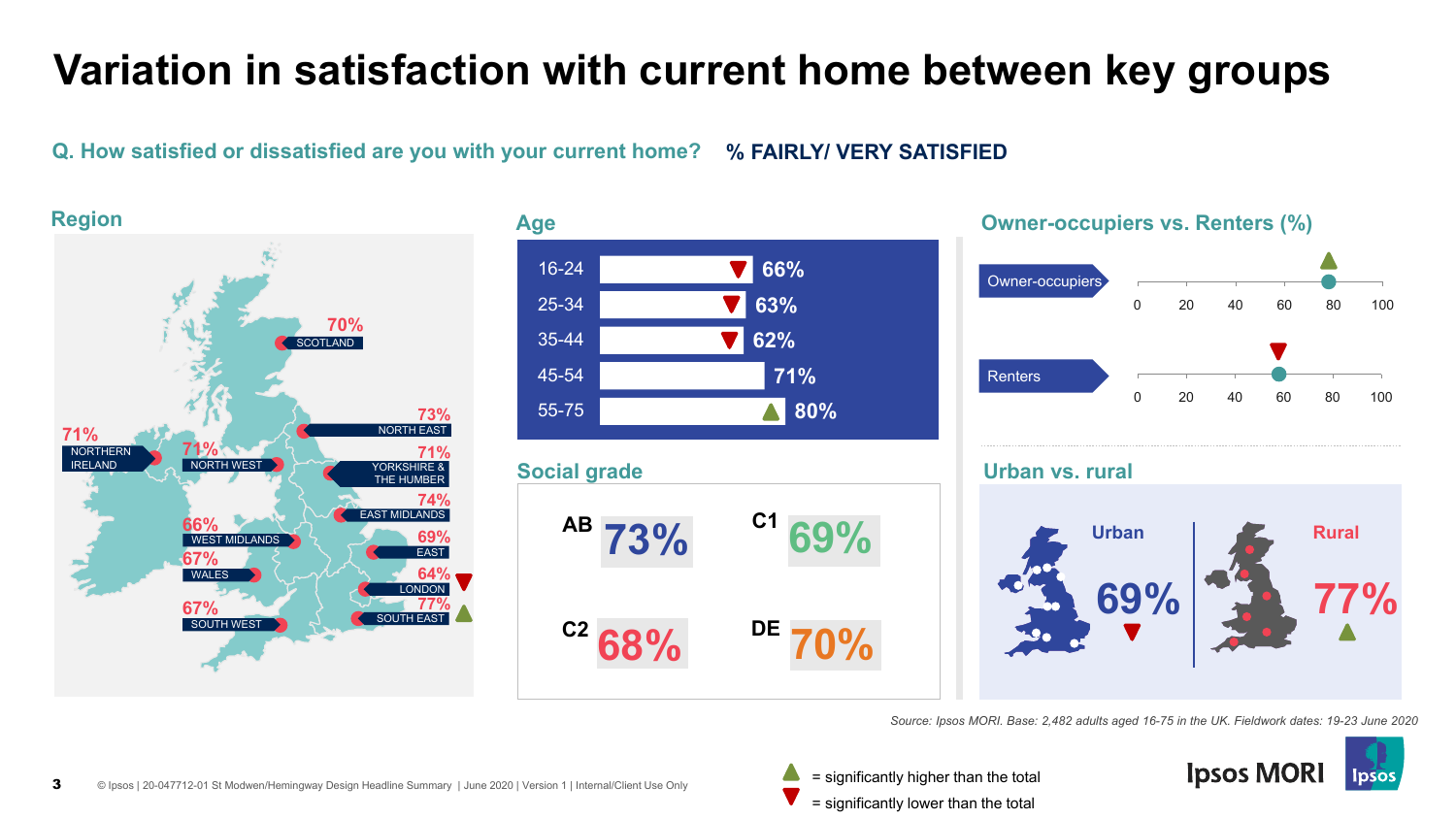### **Baby Boomers similarly positive about their mental health currently**

**Q. How satisfied or dissatisfied are you with your mental health?**



*Source: Ipsos MORI. Base: 2,482 adults aged 16-75 in the UK; 668 Baby boomers (ages 55-75), 652 Gen X (ages 40-54), 576 Gen Y/Millennials (ages 25-39) and 586 Gen Z (ages 16-24). Fieldwork dates: 19-23 June 2020*



© Ipsos | 20-047712-01 St Modwen/Hemingway Design Headline Summary | June 2020 | Version 1 | Internal/Client Use Only

= significantly lower than the total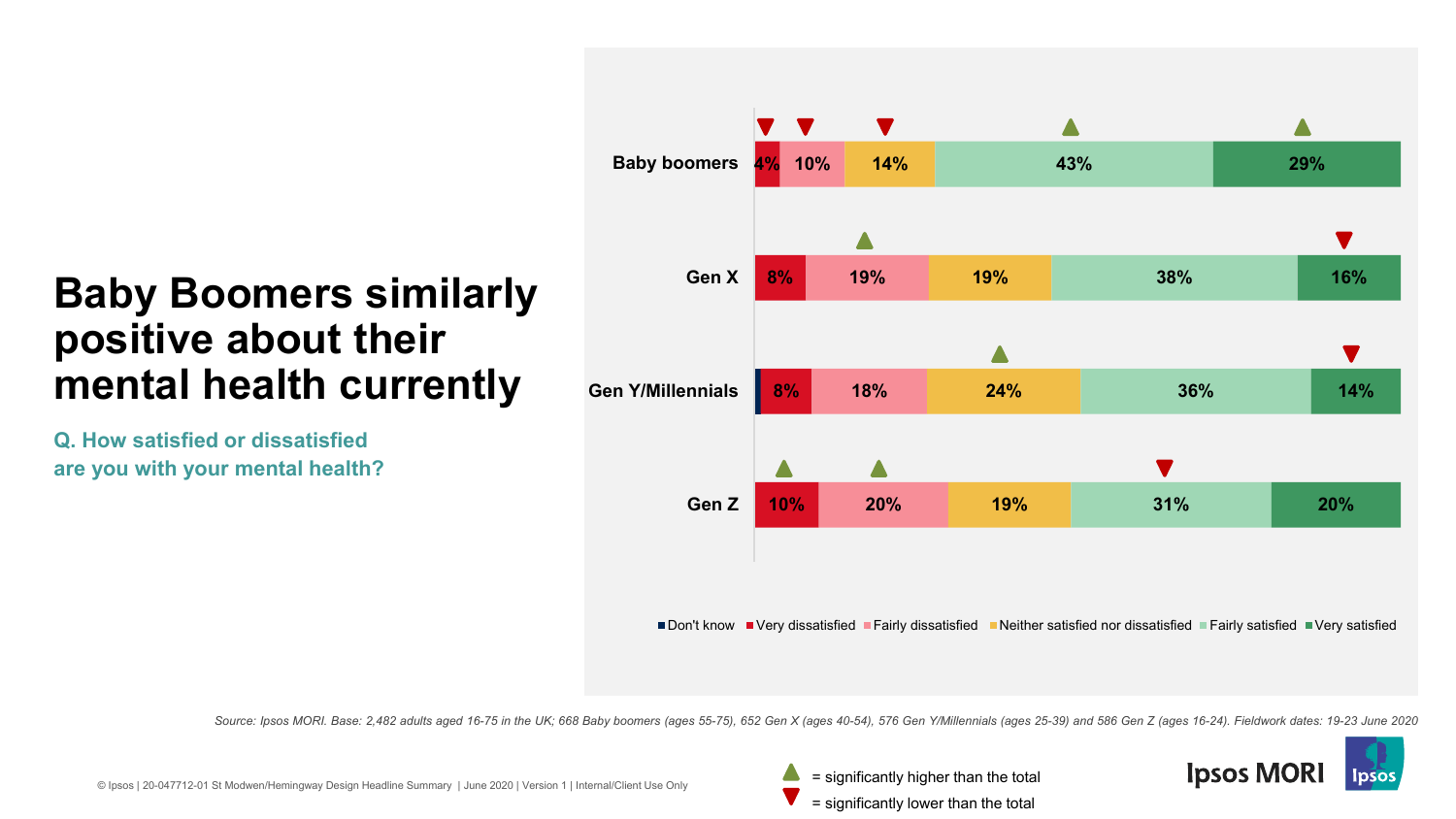### **The story of lockdown life: three in ten Gen Z moved before or during lockdown…**

**Q. Which of the following best describes where you spent most time during the COVID-19 'lockdown' period (between Monday 23 March and Sunday 10 May) this year?**



I lived in my main residence/accommodation continuously during lockdown ■ Moved elsewhere, have since returned to own accommodation (combined) Moved elsewhere, have lived there since (combined)

■ Other/Don't know

*Source: Ipsos MORI. Base: 2,482 adults aged 16-75 in the UK; 668 Baby boomers (ages 55-75), 652 Gen X (ages 40- 54), 576 Gen Y/Millennials (ages 25-39) and 586 Gen Z (ages 16-24). Fieldwork dates: 19-23 June 2020*

© Ipsos | 20-047712-01 St Modwen/Hemingway Design Headline Summary | June 2020 | Version 1 | Internal/Client Use Only

**Q. You said that you moved out of your previous accommodation after lockdown started on 23 March 2020; what were the main reasons why you did that? (TOP 10 MENTIONS)**



*Source: Ipsos MORI (252 UK adults 16-75 who moved home since March 2020, fieldwork dates 19-23 June 2020)*



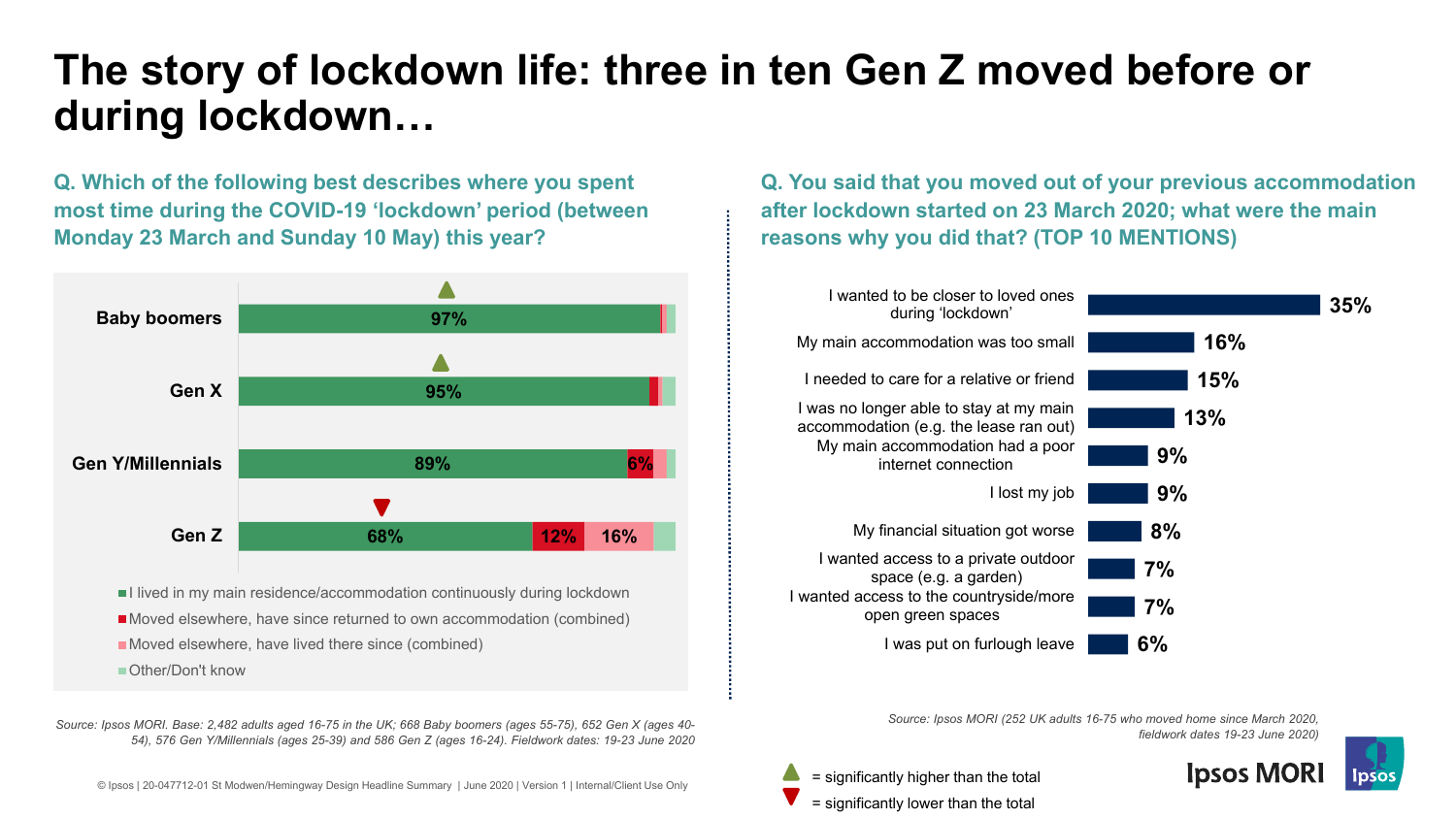### **Gen Z most likely to feel lockdown home was inadequate for their needs…**

**Q. Still thinking about the property where you spent most time during the COVID-19 'lockdown' period (between Monday 23 March and Sunday 10 May) this year, to what extent do you agree or disagree with the following statement?**

**"The property I lived in during lockdown was unsuitable for my needs during that time"**



*Source: Ipsos MORI. Base: 2,482 adults aged 16-75 in the UK; 668 Baby boomers (ages 55-75), 652 Gen X (ages 40-54), 576 Gen Y/Millennials (ages 25-39) and 586 Gen Z (ages 16-24). Fieldwork dates: 19-23 June 2020*

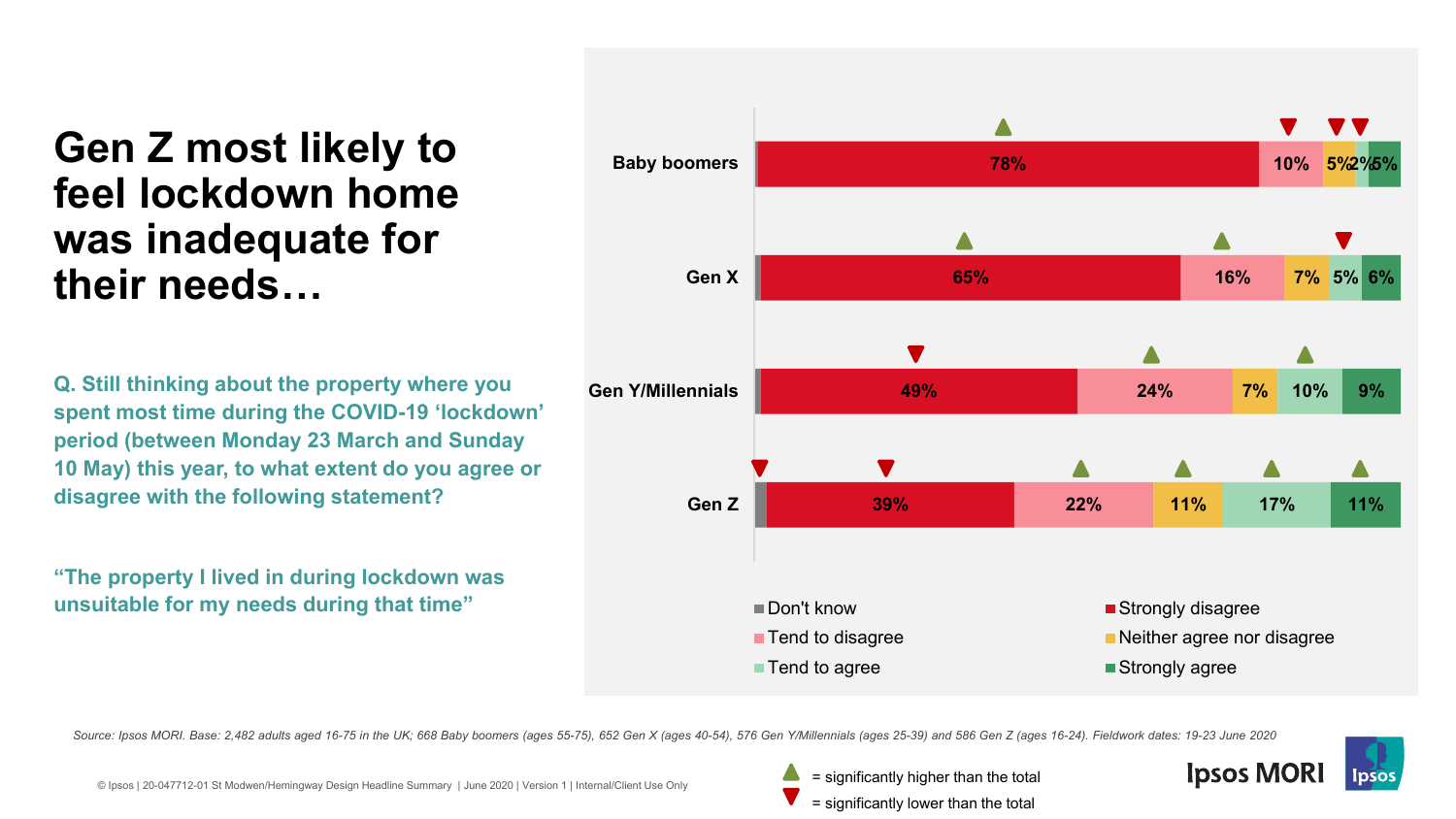### **Housing unsuitability index – younger people and Londoners most likely to say COVID-19 housing inadequate**

**Q. Still thinking about the property where you spent most time during the COVID-19 'lockdown' period… to what extent do you agree or disagree with the following statement? "The property I lived in during lockdown was unsuitable for my needs during that time"**

### **% TEND TO/STRONGLY AGREE**









*Source: Ipsos MORI. Base: 2,482 adults aged 16-75 in the UK. Fieldwork dates: 19-23 June 2020*

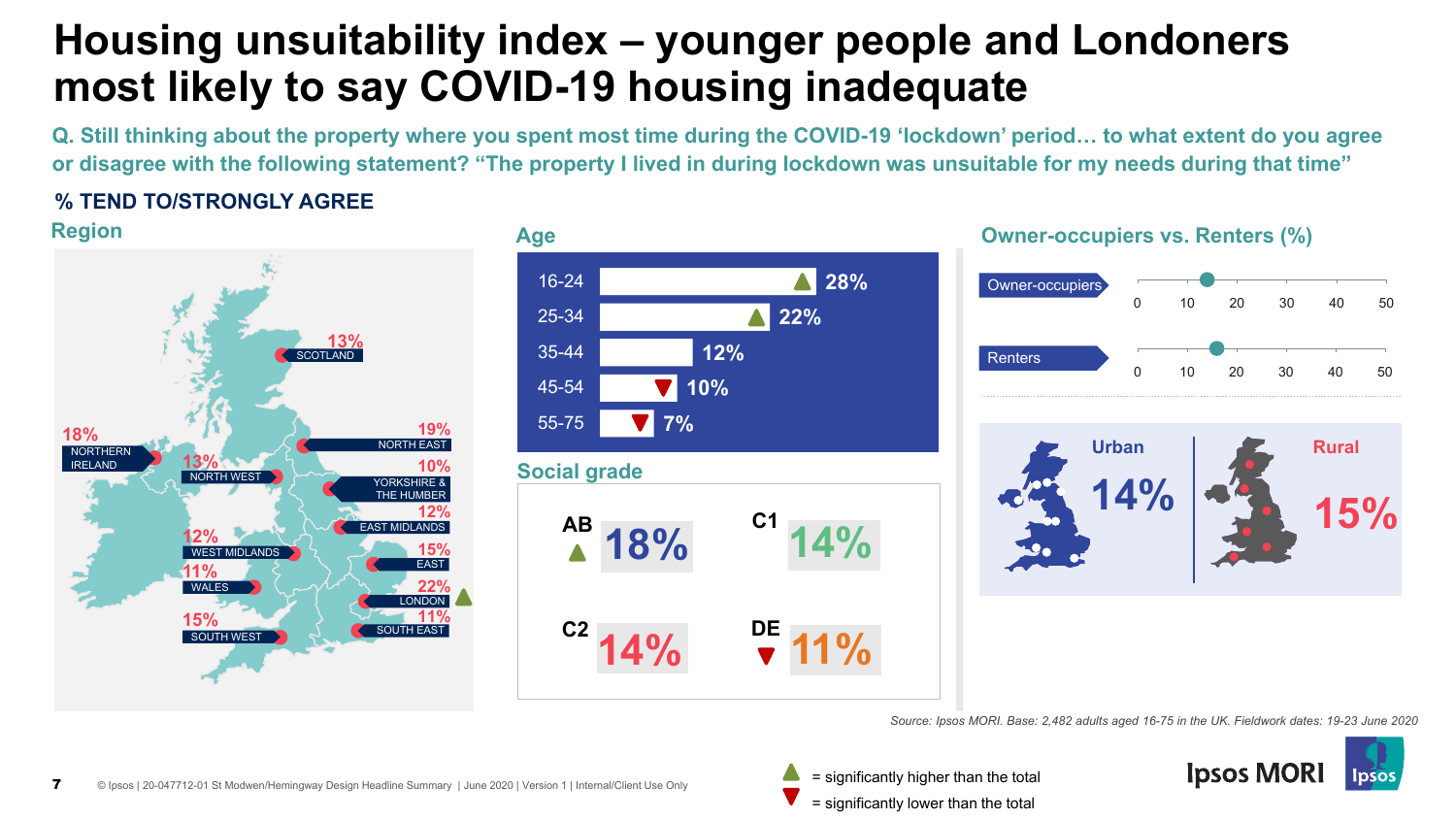### **Baby Boomers most likely to have access to a range of facilities during lockdown**

**Q. And still thinking about the home you lived in during the 'lockdown' period between Monday 23 March and Sunday 10 May this year, which of the following, if any, did you have access to in or near your home?**



*Source: Ipsos MORI. Base: 2,482 adults aged 16-75 in the UK; 668 Baby boomers (ages 55-75), 652 Gen X (ages 40-54), 576 Gen Y/Millennials (ages 25-39) and 586 Gen Z (ages 16-24). Fieldwork dates: 19-23 June 2020*



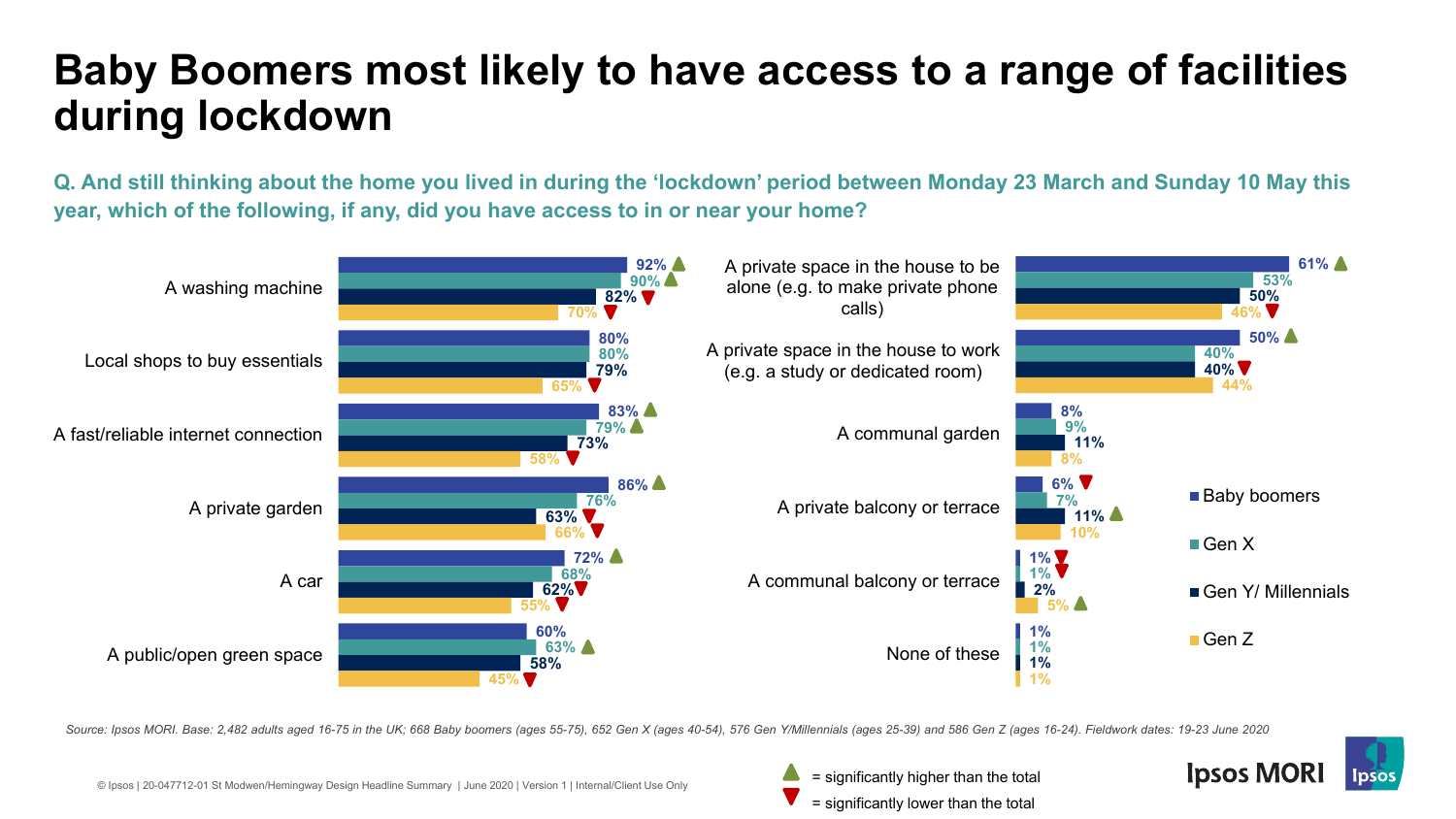### **Greater concern among younger generations about housing cost affordability now and in the future**

**Q. How concerned, if at all, are you with the following… Your ability to pay the rent/ your mortgage repayments at the moment/ in 12 months' time?**



### **% NOT VERY/AT ALL CONCERNED % FAIRLY/VERY CONCERNED**

*Source: Ipsos MORI. Base: 2,482 adults aged 16-75 in the UK; 668 Baby boomers (ages 55-75), 652 Gen X (ages 40-54), 576 Gen Y/Millennials (ages 25-39) and 586 Gen Z (ages 16-24). Fieldwork dates: 19-23 June 2020*



= significantly lower than the total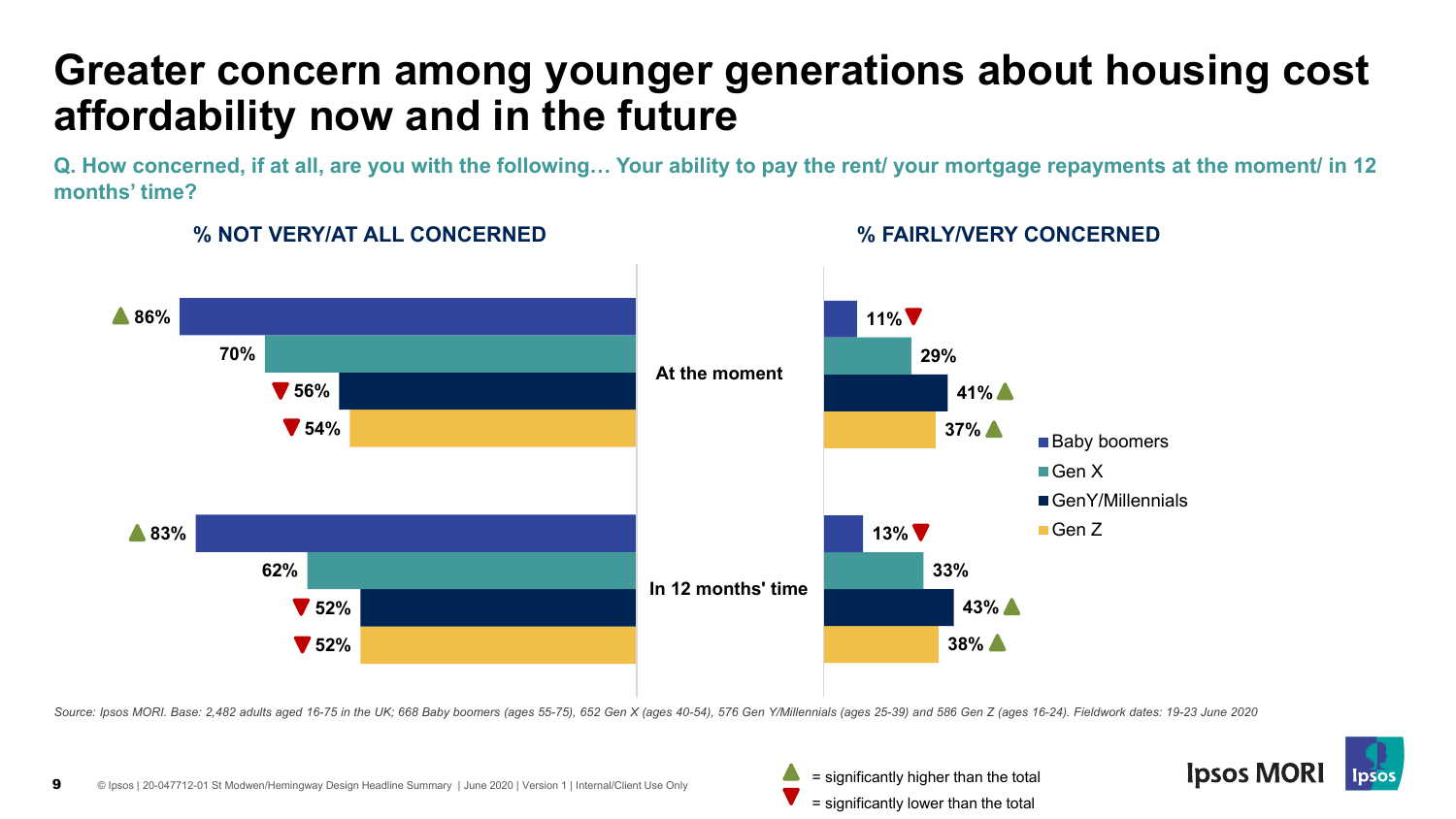## **COVID-19 financial impacts: younger generations hardest hit**

**Q. Since the start of the 'lockdown' period on Monday 23 March this year, which, if any, of the following have you experienced? (SHOWING MENTIONS OF 5% OR MORE ON AVERAGE)**



*Source: Ipsos MORI. Base: 2,482 adults aged 16-75 in the UK; 668 Baby boomers (ages 55-75), 652 Gen X (ages 40-54), 576 Gen Y/Millennials (ages 25-39) and 586 Gen Z (ages 16-24). Fieldwork dates: 19-23 June 2020*



= significantly lower than the total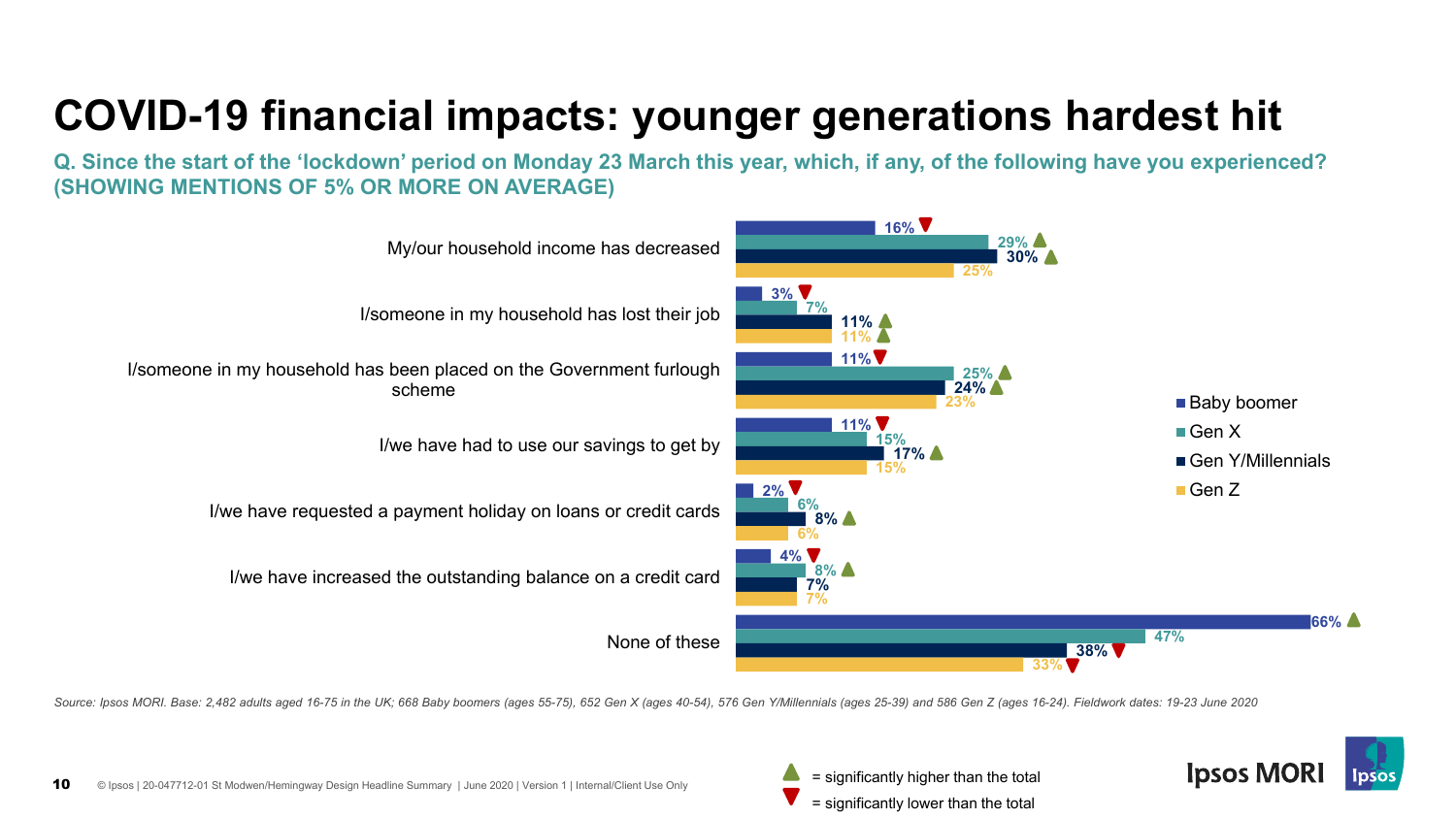### **Safety paramount across generations, but younger generations more sensitive to cost and commuting time…**

**Q. Which two or three of the following, if any, are most important to you personally in thinking about what makes a good local area to live? When answering, please consider your local area to be the area within 15-20 minutes walking distance from your home.**



*Source: Ipsos MORI. Base: 2,482 adults aged 16-75 in the UK; 668 Baby boomers (ages 55-75), 652 Gen X (ages 40-54), 576 Gen Y/Millennials (ages 25-39) and 586 Gen Z (ages 16-24). Fieldwork dates: 19-23 June 2020*

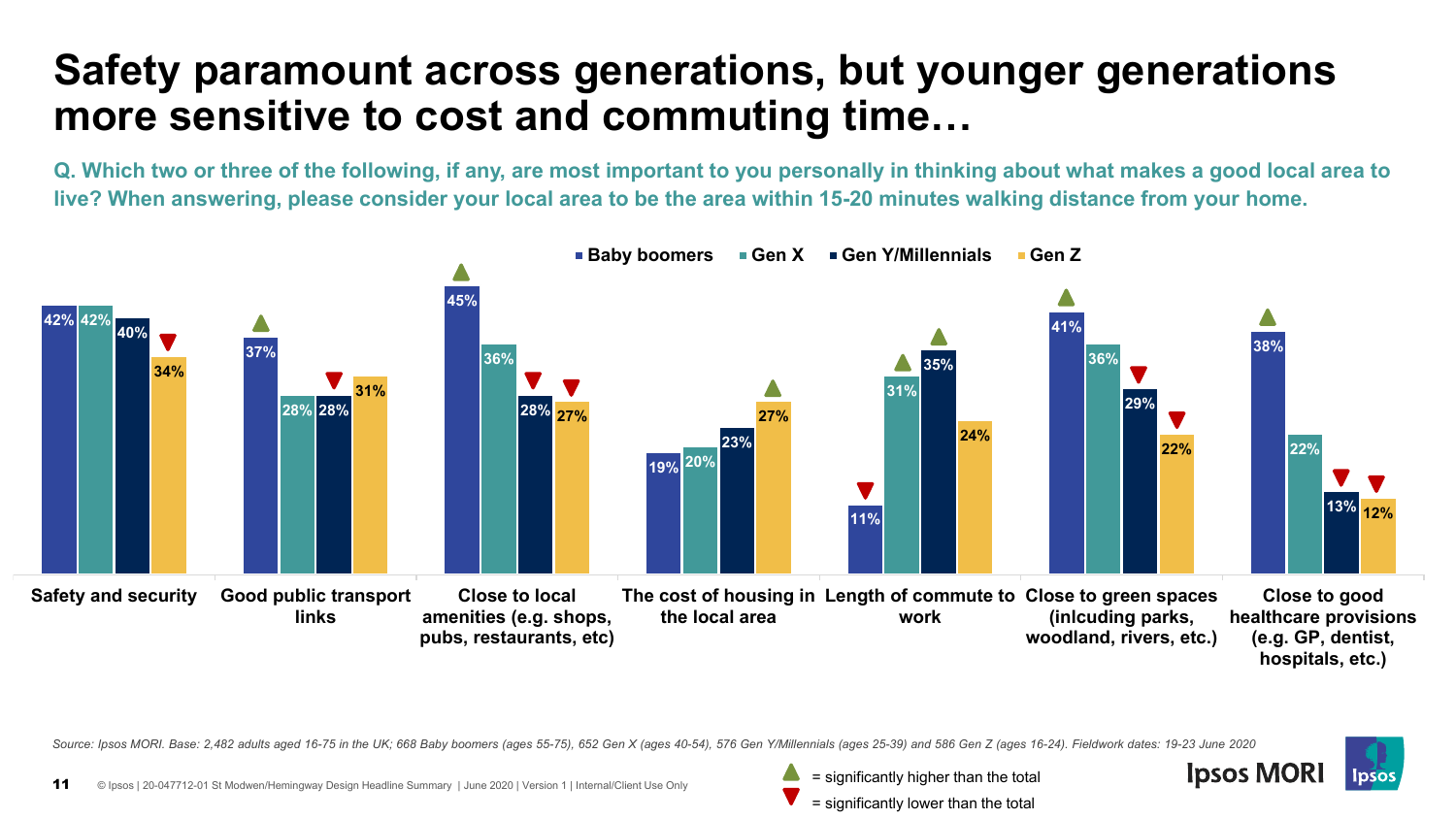### **…as well as internet connection, schools and culture/leisure**

**Q. Which two or three of the following, if any, are most important to you personally in thinking about what makes a good local area to live? When answering, please consider your local area to be the area within 15-20 minutes walking distance from your home.**



*Source: Ipsos MORI. Base: 2,482 adults aged 16-75 in the UK; 668 Baby boomers (ages 55-75), 652 Gen X (ages 40-54), 576 Gen Y/Millennials (ages 25-39) and 586 Gen Z (ages 16-24). Fieldwork dates: 19-23 June 2020*

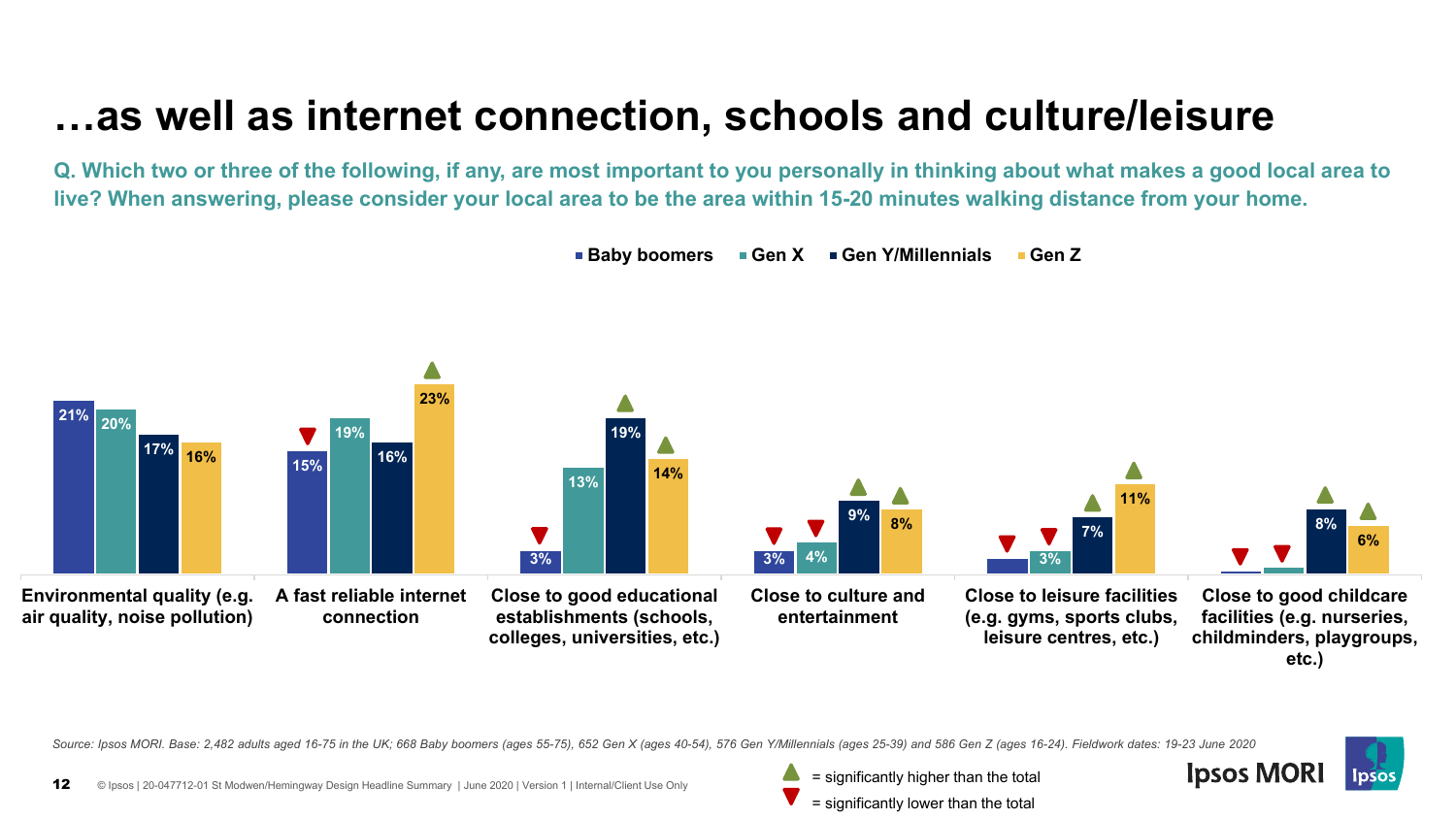### **Gen Z most likely to say all things have become more important to them during lockdown (but especially internet connection)**

**Q. Still thinking about your local area, would you say each of the following have become more or less important to you personally now compared to before the 'lockdown', or has there been no change in this?**

#### **% A LOT/LITTLE MORE IMPORTANT TO ME (SHOWING SELECTED ATTRIBUTES)**



*Source: Ipsos MORI. Base: 2,482 adults aged 16-75 in the UK; 668 Baby boomers (ages 55-75), 652 Gen X (ages 40-54), 576 Gen Y/Millennials (ages 25-39) and 586 Gen Z (ages 16-24). Fieldwork dates: 19-23 June 2020*



© Ipsos | 20-047712-01 St Modwen/Hemingway Design Headline Summary | June 2020 | Version 1 | Internal/Client Use Only

= significantly lower than the total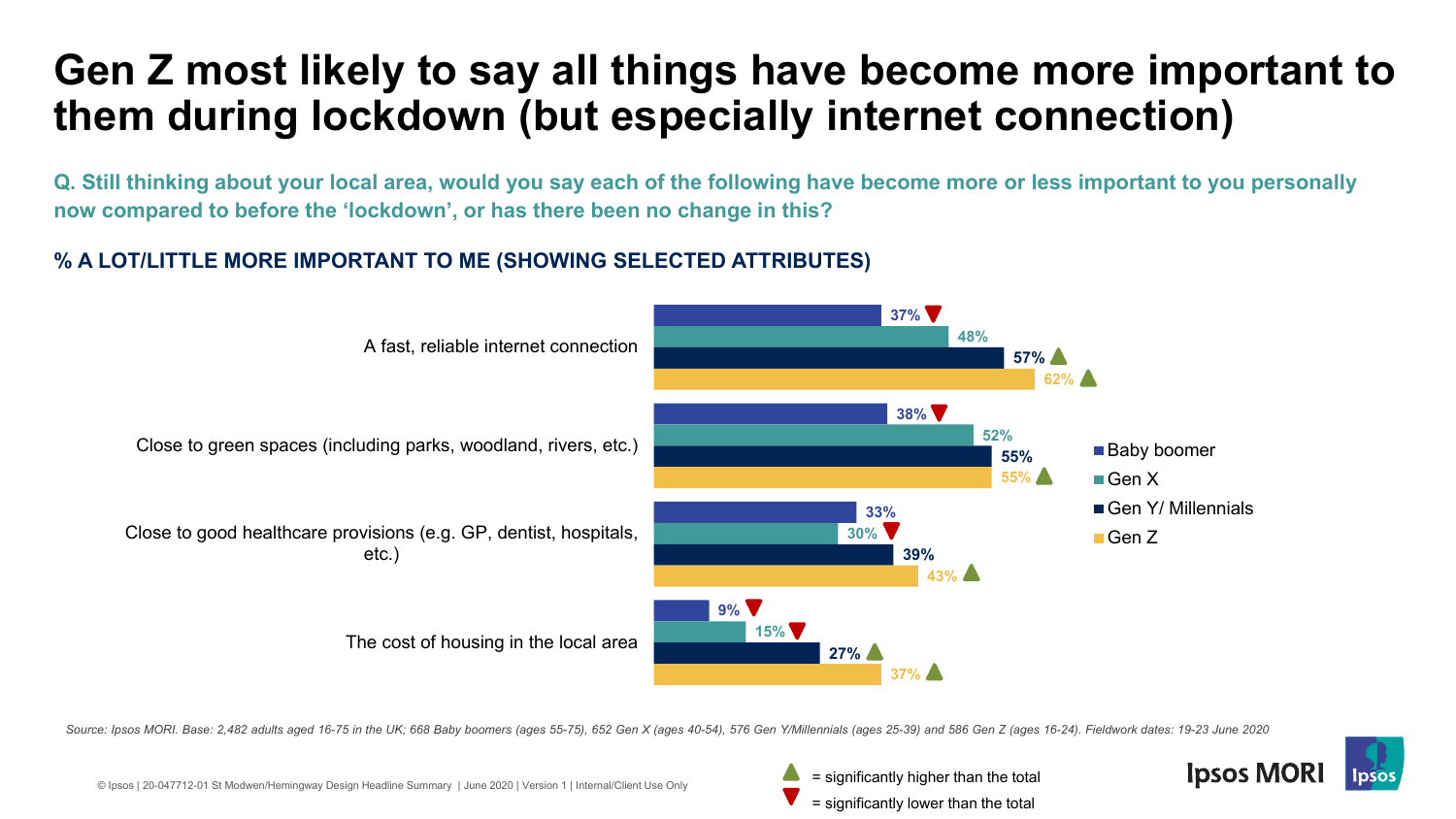## **Garden important for majority of all generations except Gen Z…**

**Q. Which two or three of the following, if any, are most important to you personally in thinking about what makes a good home to live?**



Base: 2482 adults aged 16-75 in the UK; 668 Baby boomers (born between 1944 and 1964), 652 Gen X (born between 1965 - 1979), 576 Gen Y/Millennials (born between 1980 and 1994) and 586 Gen Z (born between 1995 and 2015)



**Ipsos MORI**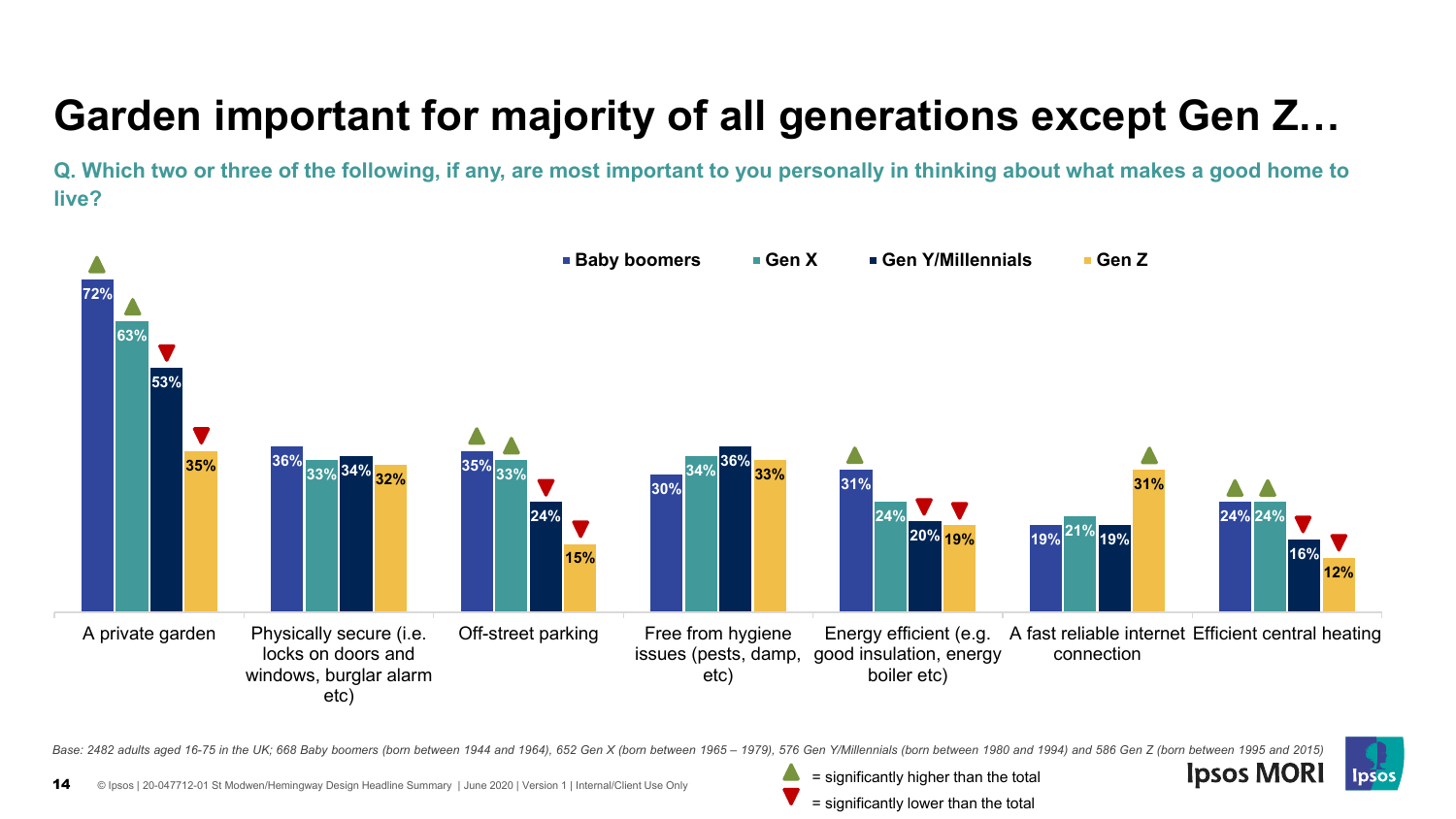### **…who rate space for work/privacy as more important than other generations do**

**Q. Which two or three of the following, if any, are most important to you personally in thinking about what makes a good home to live?**





Base: 2482 adults aged 16-75 in the UK; 668 Baby boomers (born between 1944 and 1964), 652 Gen X (born between 1965 - 1979), 576 Gen Y/Millennials (born between 1980 and 1994) and 586 Gen Z (born between 1995 and 2015)



- = significantly higher than the total
- = significantly lower than the total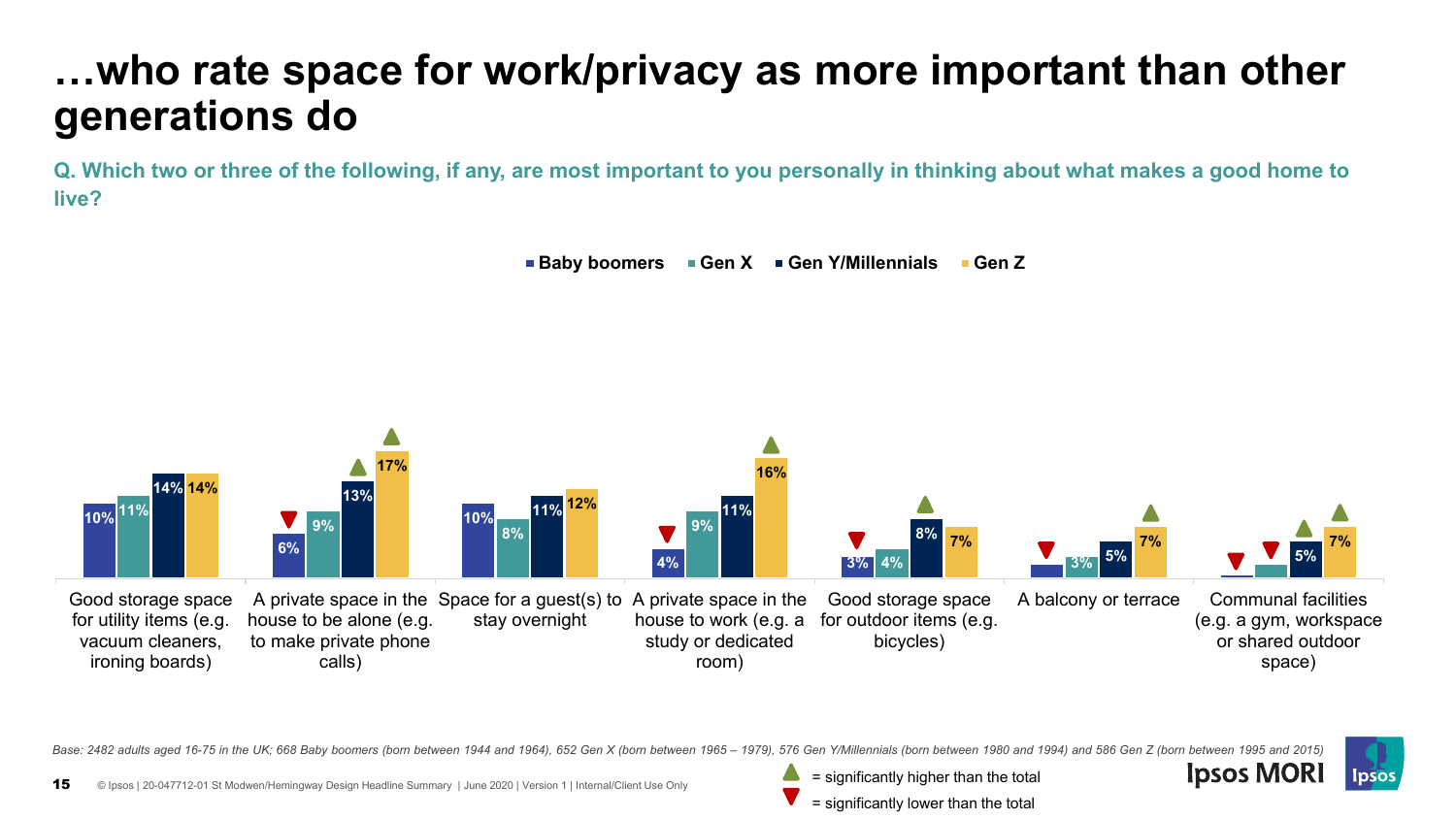### **Like local area, Gen Z typically most likely to say all things have become more important to them during lockdown**

**Q. Still thinking about your local area, would you say each of the following have become more or less important to you personally now compared to before the 'lockdown', or has there been no change in this?**

#### **% A LOT/LITTLE MORE IMPORTANT TO ME (SHOWING SELECTED ATTRIBUTES)**



*Source: Ipsos MORI. Base: 2,482 adults aged 16-75 in the UK; 668 Baby boomers (ages 55-75), 652 Gen X (ages 40-54), 576 Gen Y/Millennials (ages 25-39) and 586 Gen Z (ages 16-24). Fieldwork dates: 19-23 June 2020*



= significantly lower than the total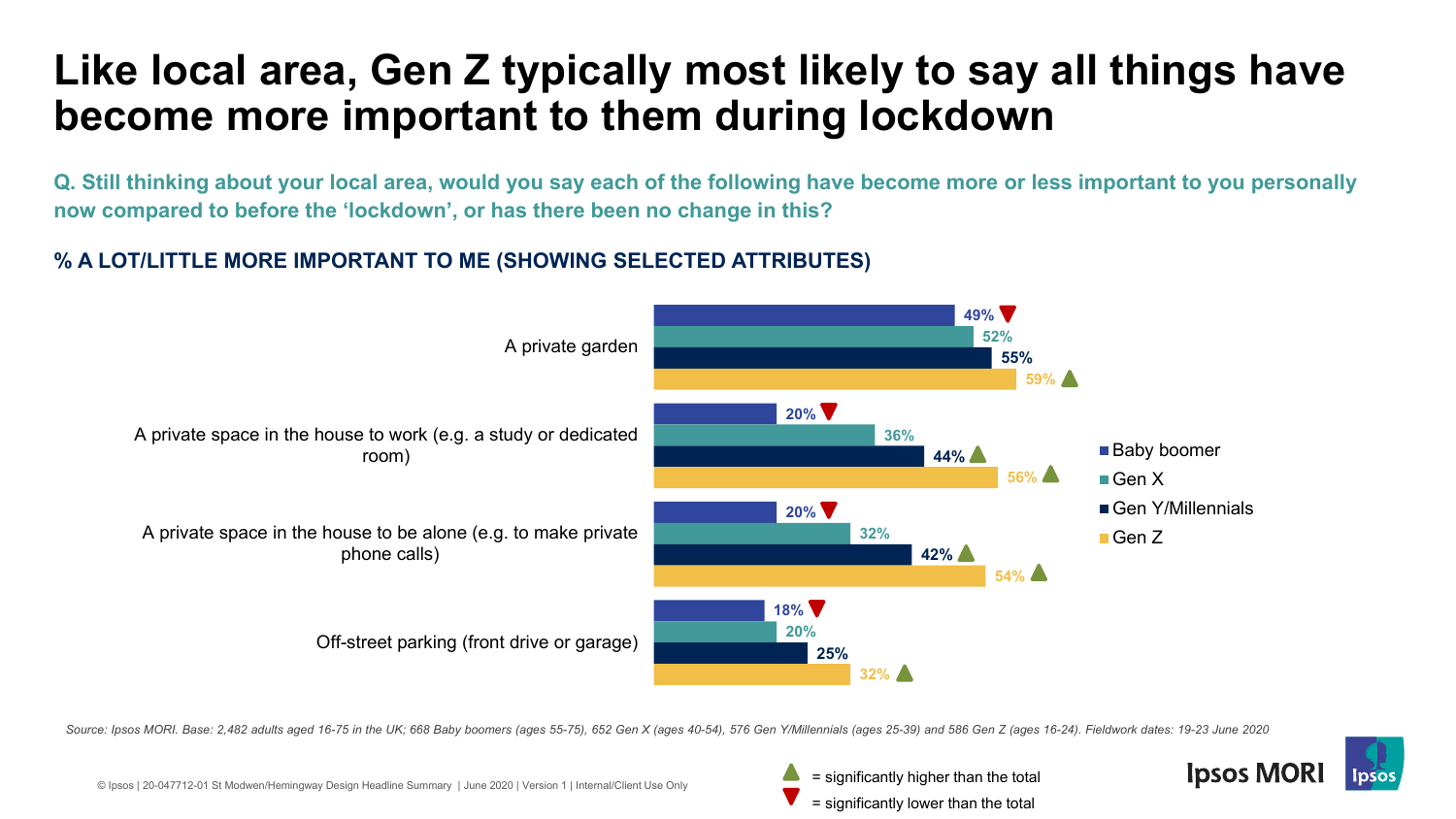**Q. We are now going to show you pairs of statements which describe two potential homes – Home A and Home B. For each pair of statements, please select which home – Home A or Home B – you would be more likely to choose to live in.**

**31%**

**Home A: Closer to the city or town centre**



**Home B: Further away from the city or town centre**

**49%**

*Source: Ipsos MORI. Base: 2,482 UK adults 16-75. Fieldwork dates 19-23 June 2020)*

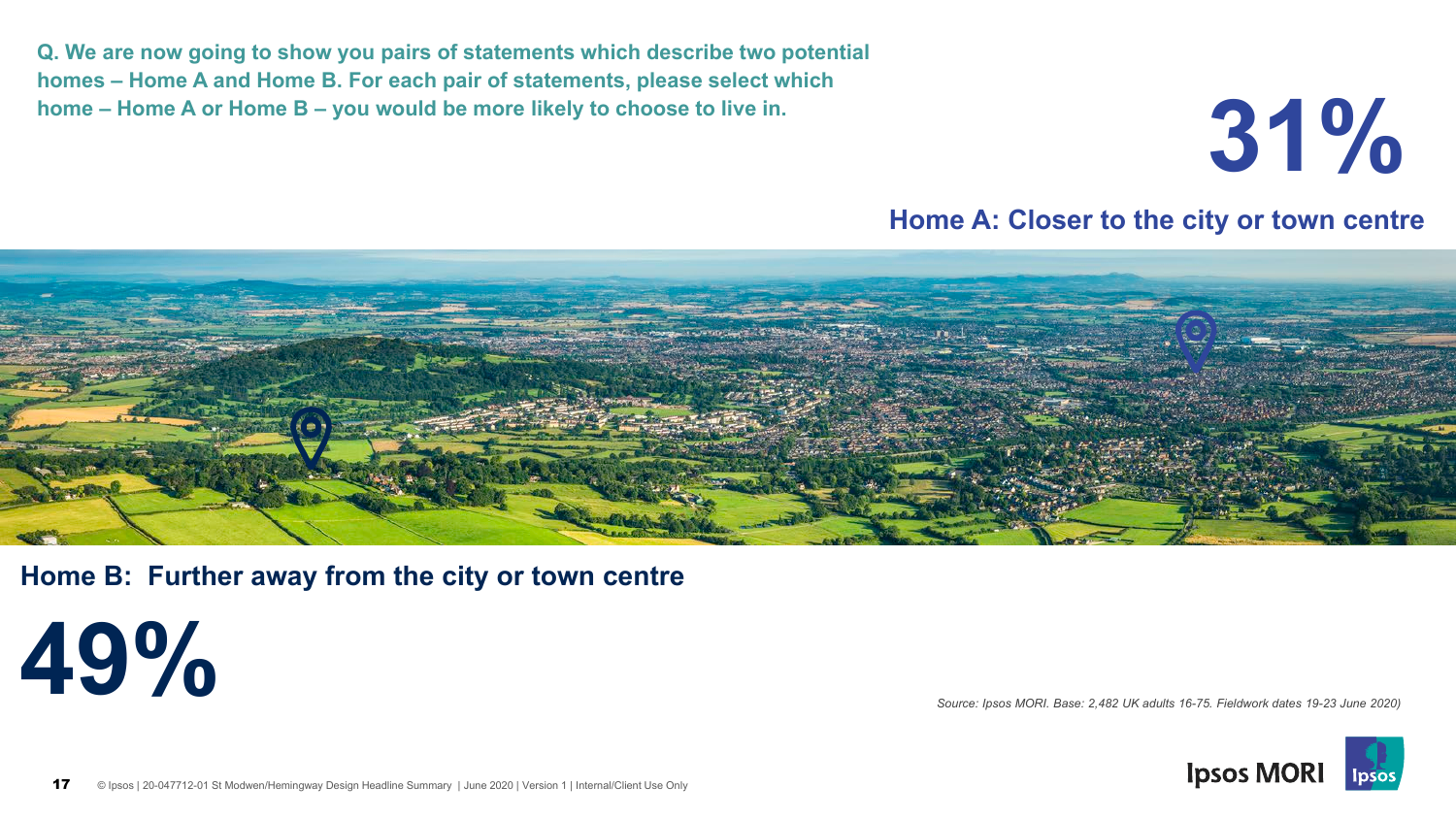### **Those who prefer to live closer to the city or town centre (Home A) are easily swayed…**

#### Home B: Further away from the city or town centre... **Home A: Closer to the city or town centre**

# ...but has a garden/private outdoor space ...but in a house, which is bigger in size ...but more energy efficient with cheaper fuel bills …but less expensive **50% 34%** …but more expensive ...but the nearest park or public outdoor space is nearby

| but has a garden/private outdoor space                                           | 65% | 25%    | but does not have a garden/private outdoor space                                    |
|----------------------------------------------------------------------------------|-----|--------|-------------------------------------------------------------------------------------|
| but in a house, which is bigger in size                                          | 60% | 29%    | but in a flat, which is smaller in size                                             |
| but more energy efficient with cheaper fuel bills                                | 57% | $30\%$ | but less energy efficient with more expensive fuel bills                            |
| but less expensive                                                               | 50% | 34%    | but more expensive                                                                  |
| but the nearest park or public outdoor space is nearby                           | 45% | 38%    | but the nearest park or public outdoor space is far away                            |
| but with communal facilities such as a gym, workspace<br>or shared outdoor space | 34% | 52%    | but with no communal facilities such as a gym,<br>workspace or shared outdoor space |

*Source: Ipsos MORI. Base: 770 adults aged 16-75 in the UK who said they prefer to live closer to the city or town centre (Home A). Fieldwork dates: 19-23 June 2020*

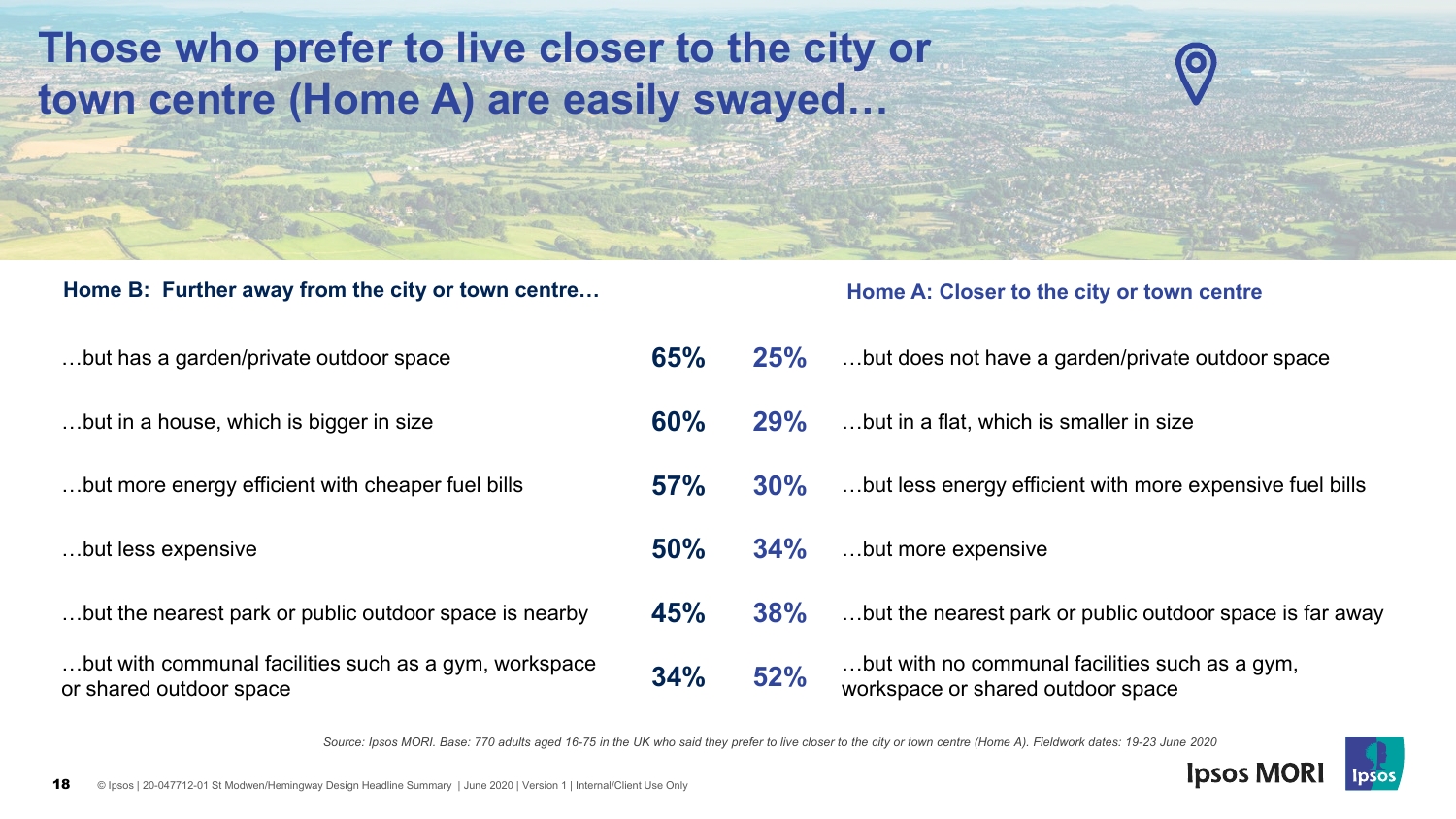### **Younger generations more interested in quality of homes over quality of community spirit…**

**Q. To what extent do you agree or disagree with each of the following statement? I would prioritise living in a good quality home over living in an area with a good community spirit**



*Source: Ipsos MORI. Base: 2,482 adults aged 16-75 in the UK; 668 Baby boomers (ages 55-75), 652 Gen X (ages 40-54), 576 Gen Y/Millennials (ages 25-39) and 586 Gen Z (ages 16-24). Fieldwork dates: 19-23 June 2020*



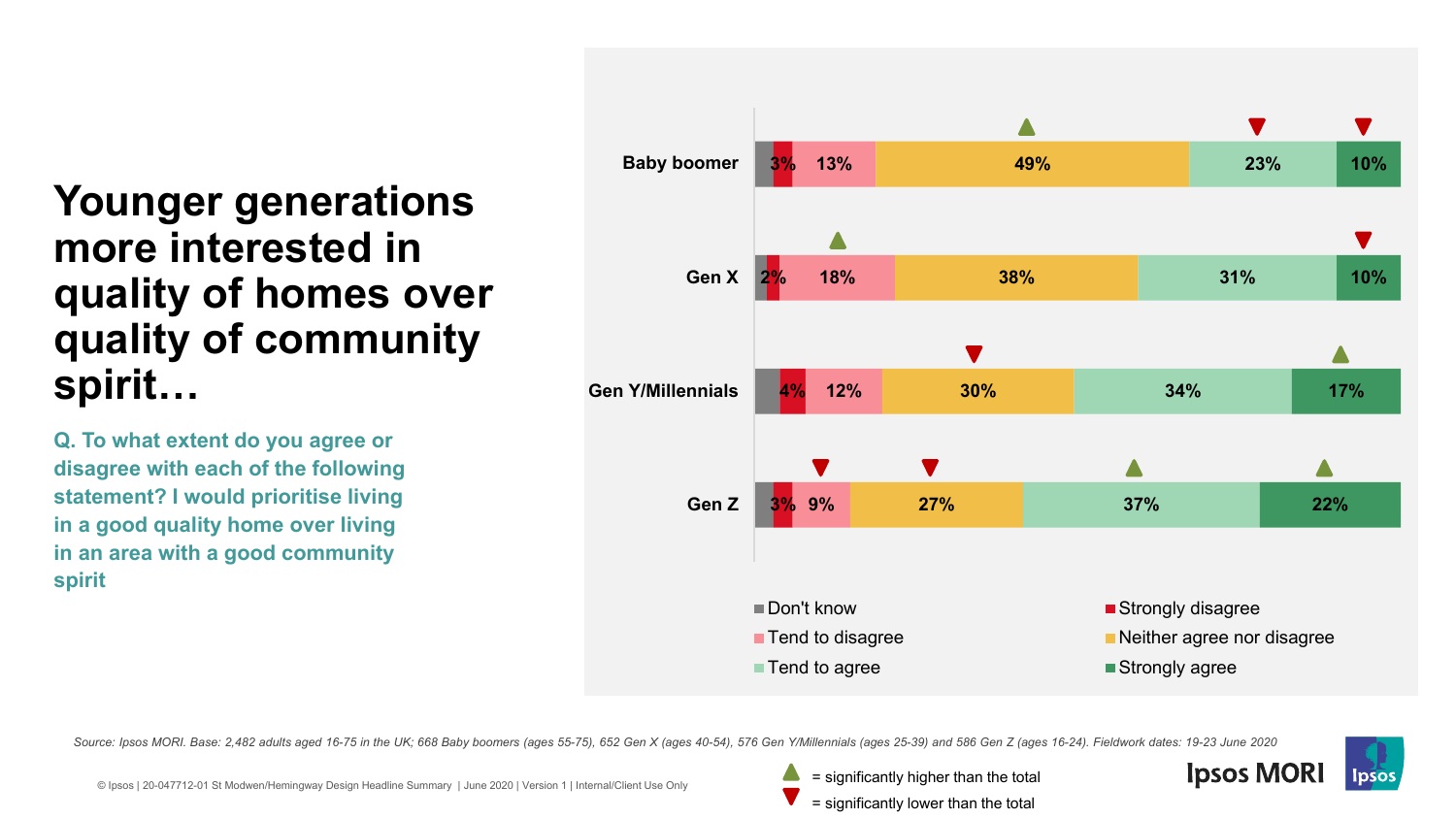### **…which may be reflected in lukewarm interest in living in a cohousing community**

**Q. Before today, how much, if anything, would you say you knew about 'cohousing'?**



**Q. In principle, how interested, if at all, would you be in living in a cohousing community?**



*Source: Ipsos MORI. Base: 2,482 adults aged 16-75 in the UK; 668 Baby boomers (ages 55-75), 652 Gen X (ages 40-54), 576 Gen Y/Millennials (ages 25-39) and 586 Gen Z (ages 16-24). Fieldwork dates: 19-23 June 2020*



= significantly lower than the total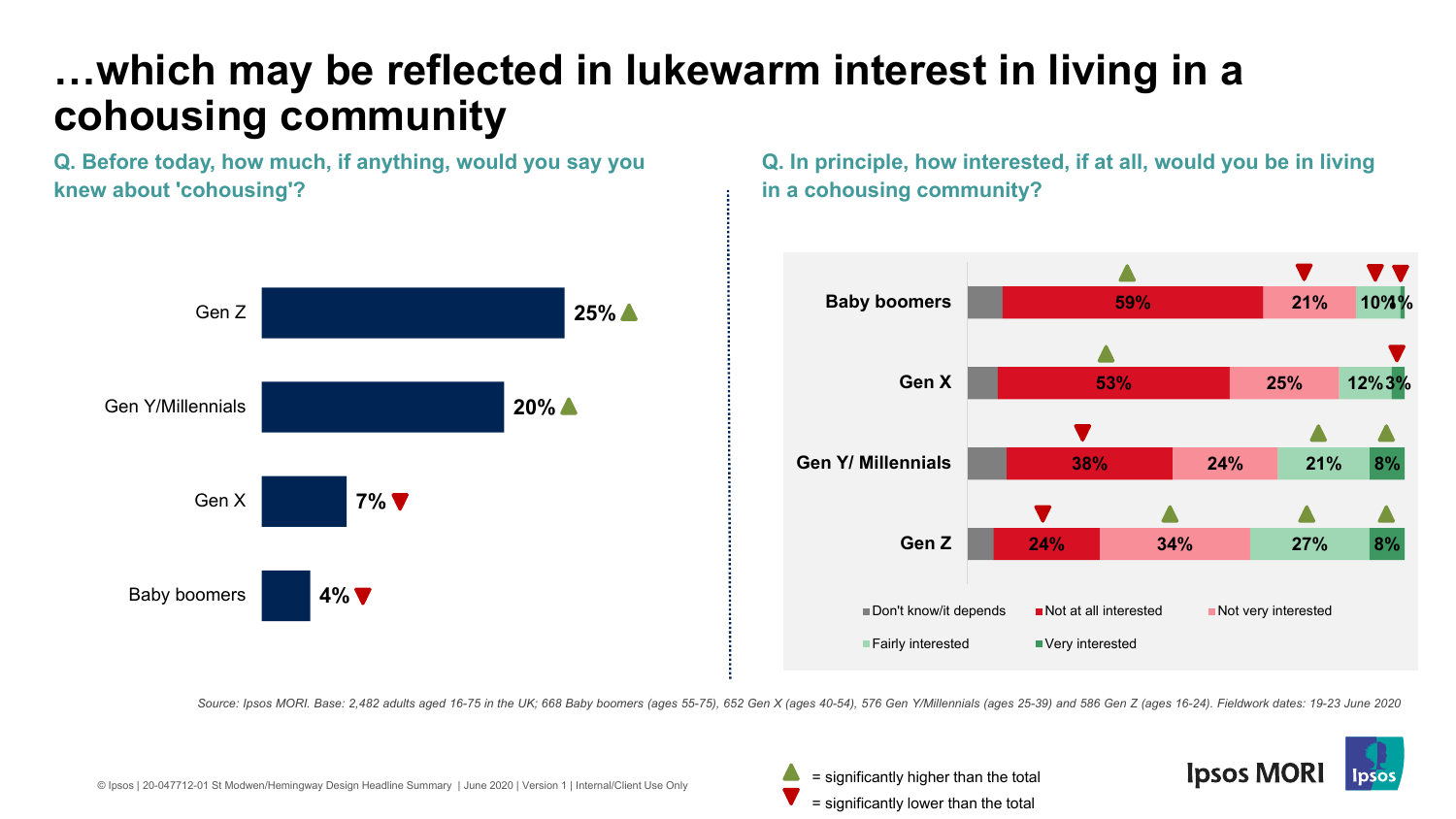### **Proportion of people renting by key demographic groups**



*Source: Ipsos MORI. Base: 2,482 adults aged 16-75 in the UK. Fieldwork dates: 19-23 June 2020*

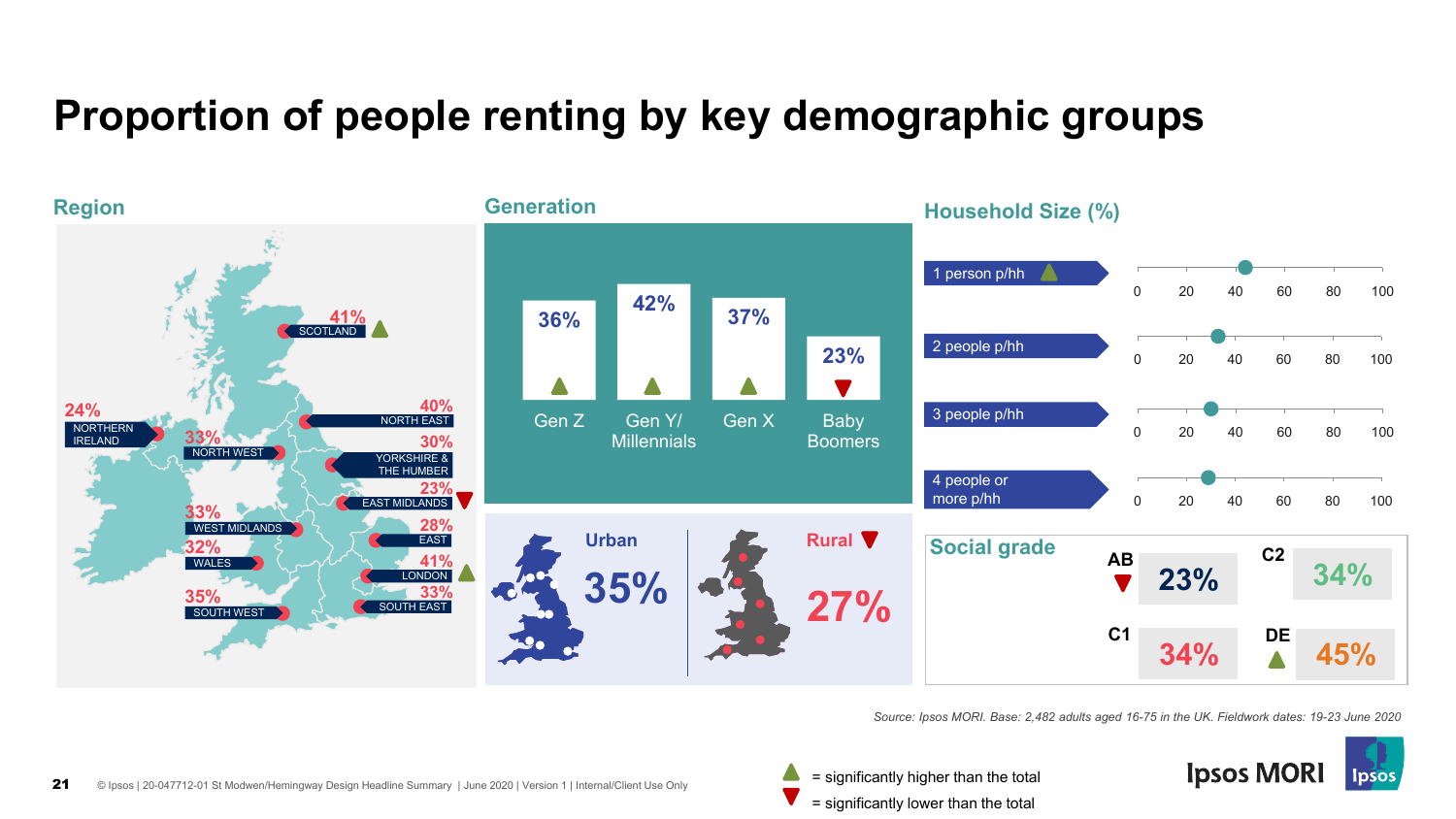

**Q. Which of the following, if any, describes why you are currently renting, instead of buying, a property?**



*Source: Ipsos MORI. Base: 878 renters aged 16-75 in the UK. Fieldwork dates: 19-23 June 2020*

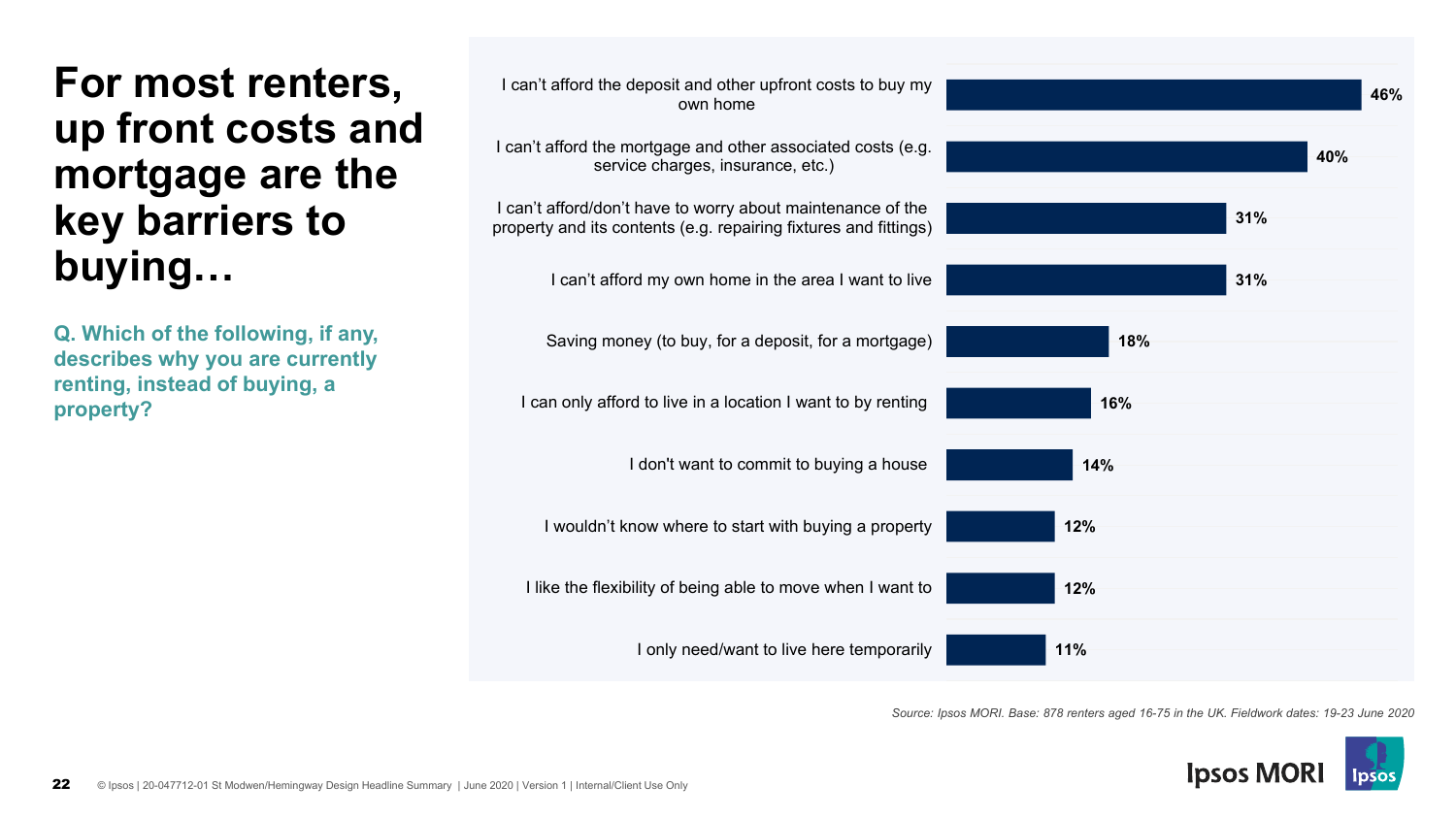### **…but this varies by generation – Gen Z most likely to say they are saving, or just renting temporarily**

**Q. Which of the following, if any, describes why you are currently renting, instead of buying, a property? (TOP 10 MENTIONS)**



*Source: Ipsos MORI. Base: 878 renters aged 16-75 in the UK; 215 Baby boomers (ages 55-75), 259 Gen X (ages 40-54), 249 Gen Y/Millennials (ages 25-39) and 155 Gen Z (ages 16-24). Fieldwork dates: 19-23 June 2020*

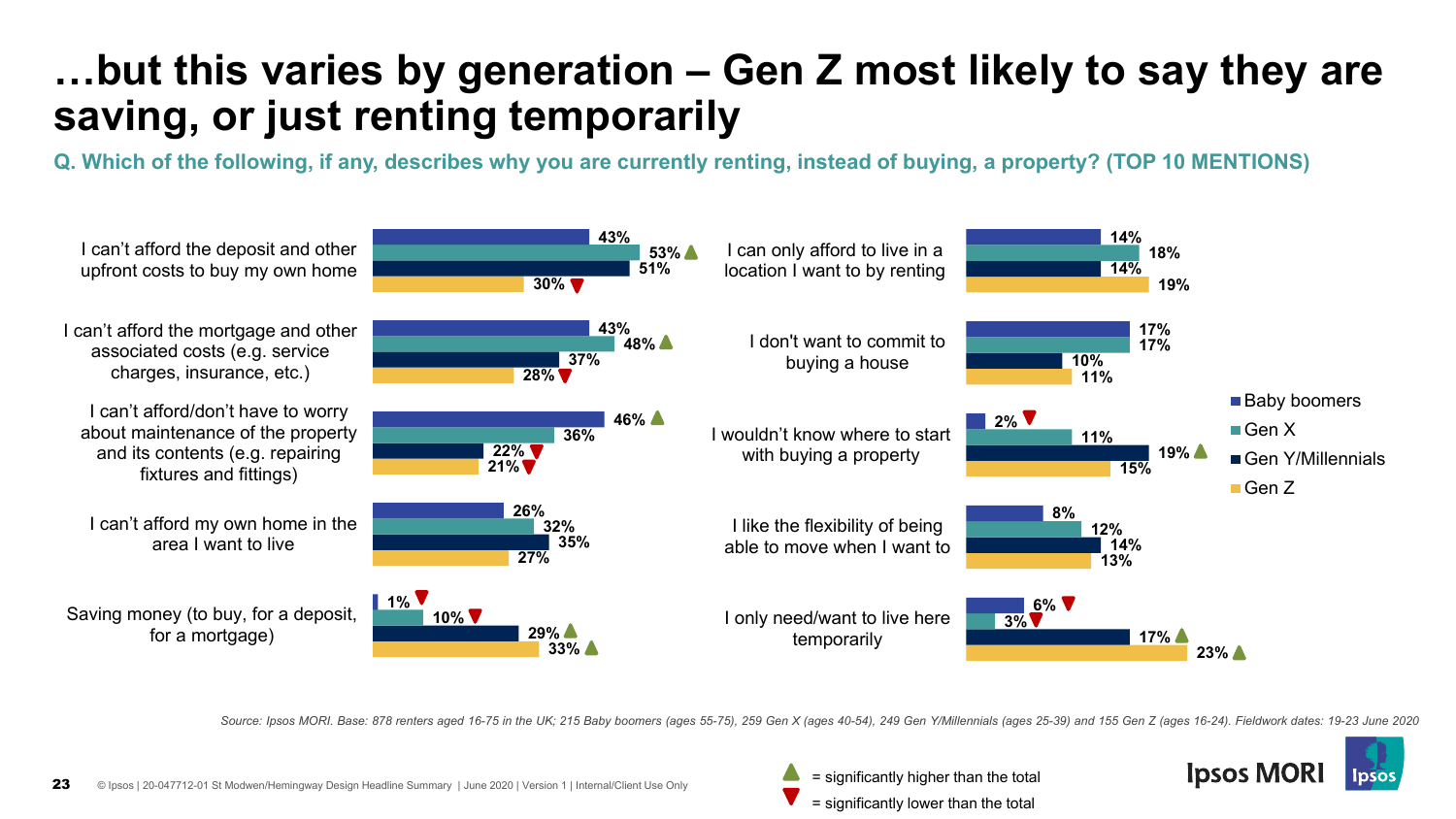### **Older generations more likely to think they will be renting for a long time**

**Q. Thinking about the future, approximately for how long do you expect to rent?**



*Source: Ipsos MORI. Base: 878 renters aged 16-75 in the UK; 215 Baby boomers (ages 55-75), 259 Gen X (ages 40-54), 249 Gen Y/Millennials (ages 25-39) and 155 Gen Z (ages 16-24). Fieldwork dates: 19-23 June 2020*



= significantly lower than the total